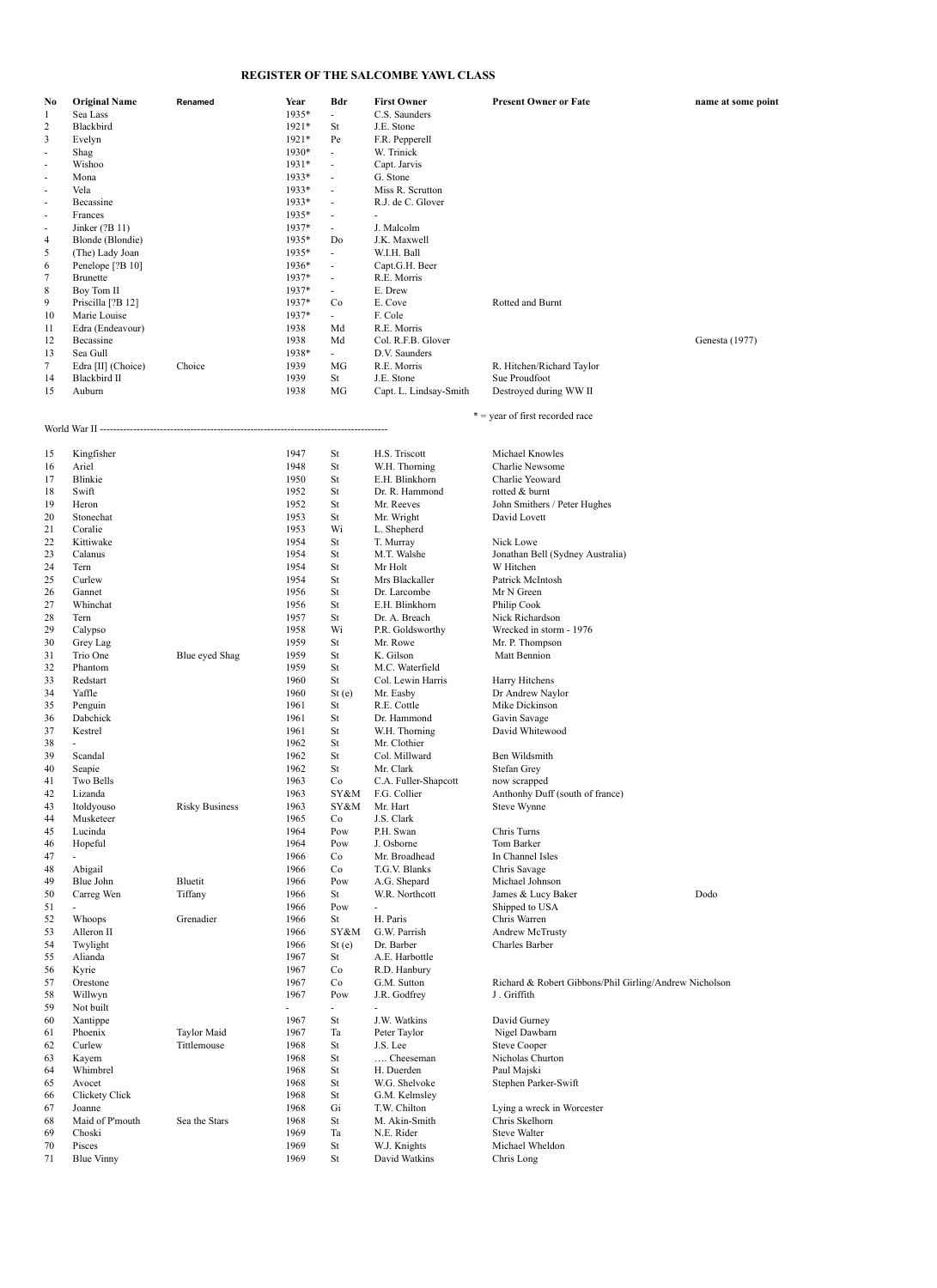| 72         | Sabot                          |                     | 1969         | St             | Robert Beard                         | <b>Bob Breeze</b>                   |            |
|------------|--------------------------------|---------------------|--------------|----------------|--------------------------------------|-------------------------------------|------------|
| 73         | Oystercatcher                  |                     | 1969         | St(e)          | $\overline{a}$                       | John Witherow                       |            |
| 74         | Quince                         |                     | 1969         | Ta             | H.N.E. Kemball                       | Stephen Burton/Andrew Stirling      | Albatross  |
| 75         | Sea Widgeon                    | Cho Cho San         | 1970         | Gi             | G. Milligan                          | Tim Richards                        |            |
| 76         | $\overline{a}$                 |                     | 1970         | St             | R.E.J. Budden                        |                                     |            |
| 77         | Mi-Jo                          |                     | 1970         | St             | E.L. Miller                          | Carl Young                          |            |
| 78         | Topaz                          |                     | 1970         | Gi             | D.J. Sharpe                          | Miles Kennedy                       |            |
| 79         | Ifafa                          |                     | 1970         | Co(e)          | ÷,                                   | <b>Bill Hitchen</b>                 |            |
| 80         | Taurus                         |                     | 1971         | St             | C.M. Kemsley                         | Jean Jaques Dubrac                  | Helga (197 |
| 81         | Hobby                          |                     | 1971         | Qu<br>St       | (Devon Yawl plug)<br>J.W. Donovan    | <b>Burnt 2006</b>                   |            |
| 82         | Jaydee<br>Scherazade           |                     | 1971<br>1971 | Gi             | G. Britton                           | Tom Napper                          |            |
| 83         | Anka-Fior                      | Mudlark             | 1971         | Gi             | A. Bennet                            | Ian Crabb<br>John McLaren           |            |
| 84<br>85   |                                |                     | 1971         | St             | H. Paris                             | Paul Tripp                          |            |
| 86         | Droop Snoot<br>Not Built       |                     | ÷,           | ÷.             | ÷,                                   |                                     |            |
| 87         | <b>Hot Golish</b>              | Ladybird Beetle     | 1972         | St             | E. James                             | Mark & Jane Alexander               |            |
| 88         | Disa                           |                     | 1972         | St             | S.G. Blackaller                      | Jim Stone                           |            |
| 89         | Ella May                       | Skylark             | 1972         | St             | Reg Phillips                         | David Sworder                       |            |
| 90         | <b>Island Dragon</b>           |                     | 1972         | St             | Dr. Audrey Willis                    | Jurriaan de Munck/Shane Reid-Rowe   |            |
| 91         | Shony                          |                     | 1972         | Ta             | N.L. Mallett                         | Debbie Austin/Lizzie Austin         |            |
| 92         | Bantam                         |                     | 1973         | St             | W.G. Walker                          | Charles Melville                    |            |
| 93         | Goosander                      | Sea Thrift          | 1973         | St             | D.E. Matthews                        | Kevin Anderson                      |            |
| 94         | Nellie Maud                    |                     | 1973         | Co             | G. Yandall                           | ? In Hong Kong                      |            |
| 95         | Ivanhoe                        |                     | 1973         | St             | W.J. Knight                          | Guy Gerrish                         |            |
| 96         | Sea Pigeon                     |                     | 1973         | Ta             | N. Rider                             | Ian Stewart                         |            |
| 97         | Saraband                       |                     | 1974         | St             | R. Fenby                             | Andrew Wood                         |            |
| 98         | Sandpiper                      |                     | 1974         | St             | R. Gregson-Brown                     | Dr. H. Bowen-Perkins                |            |
| 99         | Anka II                        | Shoveler            | 1974         | St             | A.P. Bennett                         | Stephen Galvin                      | Suto       |
| 100        | Babar III                      |                     | 1974         | St             | H.H. Monroe                          | Sir Simon Stewart/Hamish Stewart    |            |
| 101        | Winn                           |                     | 1974         | Gi             | C.F. Tatnell                         | Richard & Jayne Morris              |            |
| 102        | Kathleen May                   |                     | 1974         | St             | Dr. R. Barber                        | Dr. R. Barber                       |            |
| 103        | Lapwing                        |                     | 1975         | St             | K.W. Reed                            | Robin Cross                         |            |
| 104        | Alpha of Aune                  |                     | 1976         | Ca             | Roger Smith                          | Chris Willis                        |            |
| 105        | Mandarin                       |                     | 1976         | Gi             | Graham Murrell                       | James Simpson                       |            |
| 106        | Sula                           |                     | 1976         | St             | J.S. Crossfield                      | Jock Lennox                         |            |
| 107        | Ha-penny Breeze                | Foxy                | 1976         | St             | S.T. Keiller                         | Nick Walker                         |            |
| 108        | Ladybird                       |                     | 1976         | St             | C. Thompson                          | Louis Bodmer                        |            |
| 109        | Patience                       |                     | 1976         | St             | R. Webster                           | Charles Thompson                    |            |
| 110        | Beta of Aune                   | Rocinante           | 1977         | Ca             | Hugh Cater                           | Simon Billington                    |            |
| 111        | ÷.                             |                     | 1977         | Ou             | R.G. Hunter                          |                                     |            |
| 112        | Gemstone                       |                     | 1978         | St             | Mrs. Sis Coville                     | Simon Dobson                        |            |
| 113        | Not Built                      |                     | ÷,           | ÷.             |                                      |                                     |            |
| 114        | Swallow                        |                     | 1983         | St             | Alec and Kath Stone                  | John Burnell                        |            |
| 115        | Gamma of Aune<br>Delta of Aune |                     | 1978<br>1979 | Ca<br>Ca       | Roger Smith<br>Hugh Cater            | Roger Smith<br><b>Toby Strauss</b>  |            |
| 116<br>117 | Chaffinch                      |                     | 1979         | St             | Michael Dickinson                    | William Dickinson                   |            |
| 118        | Ngombo                         |                     | 1979         | Gi             | Ted Wheeler                          | Caroline Trace                      |            |
| 119        | Wagtail                        |                     | 1980         | St             | D. Judd                              | Simon Hotchin                       | Salty Dog  |
| 120        | Nungapunga                     |                     | 1980         | St             | Reg Phillips                         | Humphry Hatton                      | Sun Rising |
| 121        | Epsilon of Aune                |                     | 1980         | Ca             | S. Ridgeway                          | Nigel. Hamilton                     |            |
| 122        |                                |                     | 1980         | At             | D.S. Hare                            | ? on East Coast                     |            |
| 123        | Kenavo                         |                     | 1981         | At             | <b>Bill Hitchen</b>                  | Charles Harrison                    |            |
| 124        | Kate                           |                     | 1981         | St             | V. Hammond                           | Peter Hadley                        |            |
| 125        | Carousel                       |                     | 1981         | St             | John Rickards                        | Andrew J Rickards                   |            |
| 126        | Red Rush                       | <b>Storm Petrel</b> | 1981         | St             | W.H. Thorning                        | Derek West / Mike McGoun            |            |
| 127        | The Beatrice May               |                     | 1982         | St             | M.S. Evans                           |                                     |            |
| 128        | Lambury Lass                   |                     | 1982         | St             | T. Boardwell                         | Nigel Turnbull                      |            |
| 129        | Alison Jill                    |                     | 1982         | At             | Richard Hadlee                       | Richard Hadlee                      |            |
| 130        | Lyra                           |                     | 1983         | St             | D. Dawson                            | Chris Warren                        |            |
| 131        | Wimpole                        |                     | 1983         | Co             | J. Cove                              | Rod Adlington & Adrian Fawcett      |            |
| 132        | Witch111                       | 2011 Frigate        | 1983         | At             | <b>Brian Riley</b>                   | A Lofts                             | Maud       |
| 133        | Pike O'Blisco                  |                     | 1984         | At             | J.P. Bean                            | Mr. S. Moxham/Modified out of Class |            |
| 134        | Dipper                         |                     | 1984         | At             | M. Honey                             | Orwin Murray                        |            |
| 135        | Redshank                       |                     | 1985         | St             | C.H. van der Welle                   | Paul Winterbottom                   |            |
| 136        | Sanderling                     |                     | 1985         | At             | W. Glithero                          | Neeraj Presed                       |            |
| 137        | Puffin                         |                     | 1986         | St             | Rev. Beck                            | Peter Roberts                       |            |
| 138        | Betty                          | <b>Black Betty</b>  | 1986         | St             | W.B. Greenhill                       | <b>Barney Greenhill</b>             |            |
| 139        | Swan                           |                     | 1989         | St             | M. Lyons                             | Alastair Harrison                   |            |
| 140        | La Chouette                    |                     | 1989         | St             | A. Fuller                            | <b>Steve King</b>                   |            |
| 141        | Nuffin                         |                     | 1988         | Gi             | John Woodward                        | Rob Adams                           |            |
| 142<br>143 | Arctic Skua<br>Silver Girl     | Steamboat Willie    | 1988         | At             | <b>Bill Hitchen</b><br>John Smithers | John Couling<br>Will Godfrey        |            |
| 144        | Cormorant                      |                     | 1989<br>1989 | St<br>At       |                                      | Peter Lee                           |            |
| 145        | Rewster                        | Rooster             | 1989         | Gi             | Jon Alsop<br>John Squire             | John & Deidre Bell                  |            |
| 146        | Juliette                       |                     | 1990         | At             | Andrew Thompson                      | Felix Applebe                       |            |
| 147        | Artful Dodger                  |                     | 1990         | At             | D Pennell                            | Mrs Sue Allen                       |            |
| 148        | Mallard                        |                     | 1990         | At             | M Honey                              | Mark Jephcott                       |            |
| 149        | Not Built                      |                     | ÷.           | $\overline{a}$ |                                      |                                     |            |
| 150        | L'Eagle                        |                     | 1991         | St             | Alec Stone                           | Jon Lewis                           |            |
| 151        | Quest                          |                     | 1991         | At             | <b>Richard Hughes</b>                | Mark Alexander/Jon Morgan           |            |
| 152        | Lily Maud                      |                     | 1992         | St             | Ian McCormick                        | Darius & Jane Panahy                |            |
| 153        | Egretta Garzetta               |                     | 1992         | At             | Peter Thorning                       | Peter Thorning                      |            |
| 154        | Olive Branch                   |                     | 1992         | Rm             | Graham Pike                          | Graham Pike                         |            |
| 155        | Halcyon                        |                     | 1992         | St             | Mrs Jane Brown                       | Guy Rigby/Tom Crampton Smith        |            |
| 156        | Cinquante                      |                     | 1992         | Gi             | Graham Murrell                       | Will Sadler & Mark Jones            |            |
| 157        | Tease                          |                     | 1994         | Gi             | David Greening                       | Richard Bawden                      |            |
| 158        | Cinquante Encore               |                     | 1994         | Gi             | Graham Murrell                       | Graham Murrell                      |            |
| 159        | Astraea                        |                     | 1994         | At             | Tim and Jane Bass                    | Dan & Gail Bridger                  |            |
|            |                                |                     |              |                |                                      |                                     |            |

74 Ta H.N.E. Kemball Stephen Burton/Andrew Stirling Albatross<br>70 Gi G. Milliean Tim Richards 81 Taurus 1980 Stean Jaques Dubrac Helga (1977)/ Reed Warbler<br>1980 News 1980 Stean Jaques Dubrac Helga (1977)/ Reed Warbler<br>1980 News 1980 Stean Jaques Dubrac Helga (1977)/ Reed Warbler 90 1992 St Dr. Audrey Willis Jurriaan de Munck/Shane Reid-Rowe<br>912 Ta N.L. Mallett Debbie Austin/Lizzie Austin 91 Ta N.L. Mallett Debbie Austin/Lizzie Austin<br>913 St W.G. Walker Charles Melville Dr. H. Bowen-Perkins 100 Babar II 1974 St H.H. Monroe Sir Simon Stewart/Hamish Stewart<br>1974 Gi C.F. Tatnell Stechard & Javne Morris 126 Red Rush Storm Rush Storm Petrel 1981 Storm Petrel 1982 Storm Petrol 1981 Storm Petrol 2013 Storm Petrol 20<br>1982 Storm Petrol 2013 Storm Petrol 2014 Storm Petrol 2014 Storm Petrol 2014 Storm Petrol 2014 Storm Petrol 20 131 Rod Adlington & Adrian Fawcett<br>
131 At Brian Riley Contract A Lofts 133 Pike Mr. S. Moxham/Modified out of Class<br>
1334 At M. Honey Mr. S. Moxham/Modified out of Class John Couling 151 At Richard Hughes Mark Alexander/Jon Morgan<br>1514 Mark Alexander/Jon Morgan<br>1515 Darius & Jane Panahy 155 Mrs Jane Brown Guy Rigby/Tom Crampton Smith<br>1992 Gi Graham Murrell Will Sadler & Mark Jones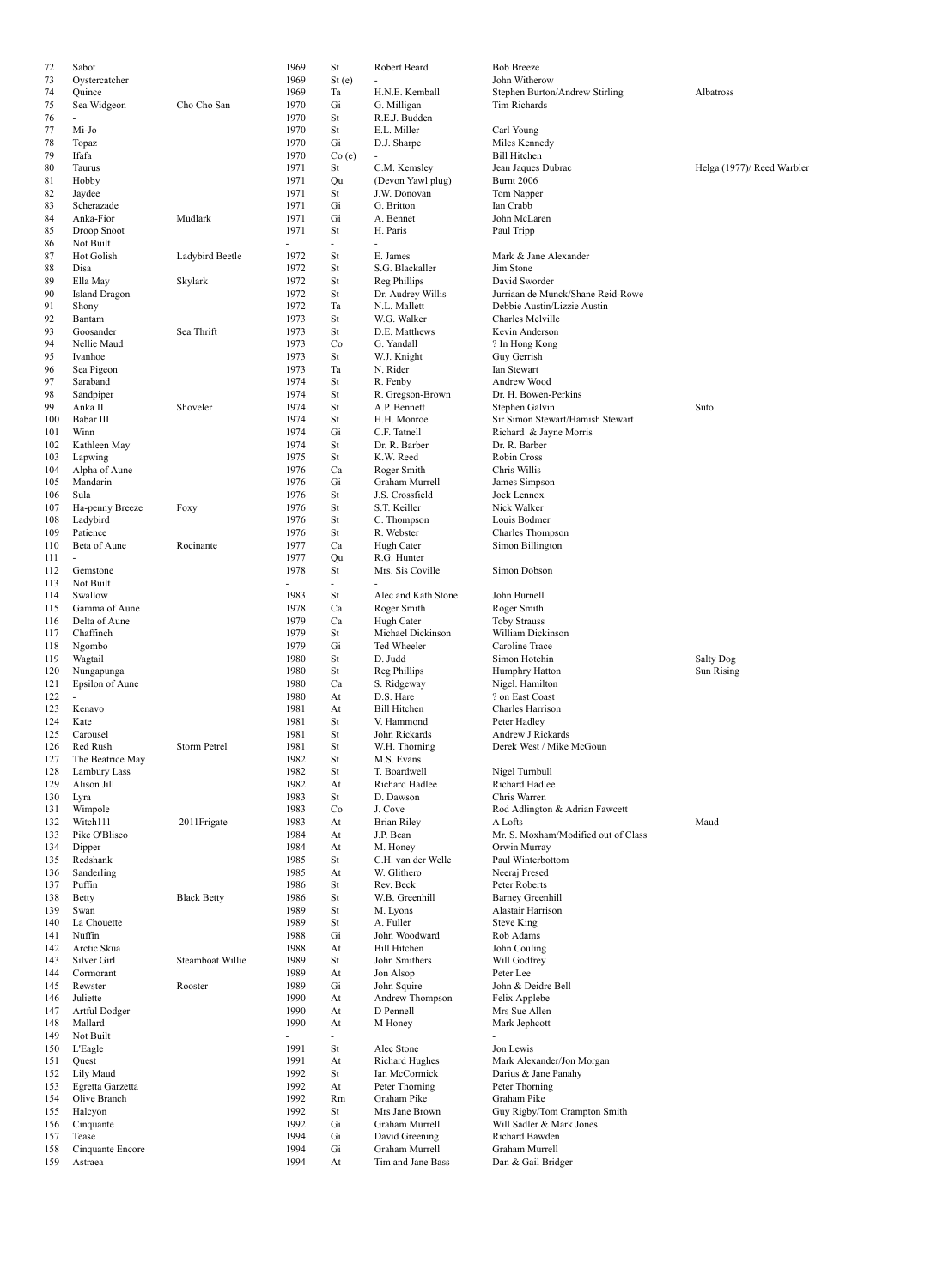| 160 | Bluebird              |                          | 1995 | At        | Jeremy Hobbs             | Oliver Alsop                   |
|-----|-----------------------|--------------------------|------|-----------|--------------------------|--------------------------------|
| 161 | Budgie                |                          | 1995 | St        | Mike O'Brien             | Andrew Stirling/Stephen Burton |
| 162 | Willow                |                          | 1998 | At        | Roy Thompson             | Charles Thompson               |
| 163 | Lobster               |                          | 1999 | Sm        | Mike Webster             | Mike Webster                   |
| 164 | Fordyce               |                          | 1999 | At        | David Howells            | David Quick                    |
| 165 | Bellbird              | <b>Blue Legged Booby</b> | 2000 | At        | Mike Peake               | Nick Jackson                   |
| 166 | Zenga                 |                          | 2000 | Rm        | Mike O'Brien             | Mike O'Brien                   |
| 167 | Shag                  |                          | 2000 | Rm        | S Gibbens/A Reed         | Simon Gibbens/Andrew Reed      |
| 168 | Storm                 |                          | 2001 | At        | Jim Stone                | Will Henderson                 |
| 169 | Rum Tum Tigger        |                          | 2001 | Rm        | Ian Stewart              | Stephen Scholefield            |
| 170 | Guillemot of Salcombe |                          | 2001 | Rm        | Geof Gilson              | Geof Gilson                    |
| 171 | Sula Bassana          |                          | 2001 | Rm        | Andrew McAusland         | Mike Whitehouse                |
| 172 | Chicken Run           |                          | 2001 | Rm        | Clive Jacobs             | Clive Jacobs                   |
| 173 | Another Dilemma       |                          | 2002 | Rm        | Jonathan Britton         | Jonathan Britton               |
| 174 | Harlequin             |                          | 2002 | At        | N Rowell/T Stanton       | Ossie Stewart/Tim Law          |
| 175 | Raggy                 |                          | 2002 | At        | Dr James Boardwell       | Geoffrey Cox                   |
| 176 | Roadrunner            |                          | 2002 | At        | David Lees               |                                |
| 177 | Spruce Goose          |                          | 2002 | Rm        | Peter Rowsell            | David Greening                 |
| 178 | Ruff                  |                          | 2003 | At        | Ian McCormick            | Paul Rayson                    |
| 179 | Pas Encore            |                          | 2003 | Rm        | R Fulford-Smith          | R Fulford-Smith                |
| 180 | Whimsey               |                          | 2004 | At        | Andrew Fairclough        | John Rowland                   |
| 181 | Typhoon               |                          | 2004 | RA        | Mark Dowie               | Martin Beck                    |
| 182 | <b>Summer Breeze</b>  |                          | 2004 | At        | Jim Beresford            | <b>Martin Mills</b>            |
| 183 | <b>Black Tern</b>     |                          | 2006 | At        | Will Henderson/Jim Stone | Phil King                      |
| 184 | Red Rooster           |                          | 2008 | <b>KD</b> | Peter Rowsell            | David Stone                    |
| 185 | <b>Black Back</b>     |                          | 2008 | Hi        | Rob Hitchen              |                                |
| 186 | Daydream              |                          |      | At        | <b>Ian Howlett</b>       | <b>Ian Howlett</b>             |
| 187 | Firecrest             |                          | 2009 | <b>KD</b> | <b>Andrew Savell</b>     | <b>Andrew Savell</b>           |
| 188 | Evening Zephyr        |                          | 2009 | At        | <b>Andrew Rickards</b>   | <b>Andrew Rickards</b>         |
| 189 | <b>Great Bustard</b>  |                          | 2011 | At        | Charles Thompson         | Charles Thompson               |

(e) engine fitted when built

| Michael Atfield                   | Pow  | Powercraft                         |
|-----------------------------------|------|------------------------------------|
| Hugh Cater, Bantham               | Ou   | Mike Quick                         |
| <b>Edgar Cove</b>                 | RM   | Rowsell and Morrison, Exmouth      |
| Dornom                            | SY&M | Salcombe Yacht and Marine          |
| Howlett                           | Sm   | Laurie Smart                       |
| David Gibbens                     | St   | J. Stone and Son                   |
| Mashford Bros., Cremyll           | Ta   | Peter Taylor                       |
| Morgan Giles Shipyard, Teignmouth | Wi   | Winters Marine Ltd                 |
| Pepperell                         | RA   | Rowsell and Atkin                  |
| Rob Hitchen                       | KD   | Kevin Driver, The Boatyard at Beer |
|                                   |      |                                    |

Details of Yawls built before 1940 have largely been gained from the racing records of Salcombe Yacht Club and Salcombe Sailing Club.

Builders

The assistance of Mike Atfield, David Gay, Jim Stone, Terry Stone, Harris Thorning and Peter Thorning in the revision of this Register is gratefully acknowledged.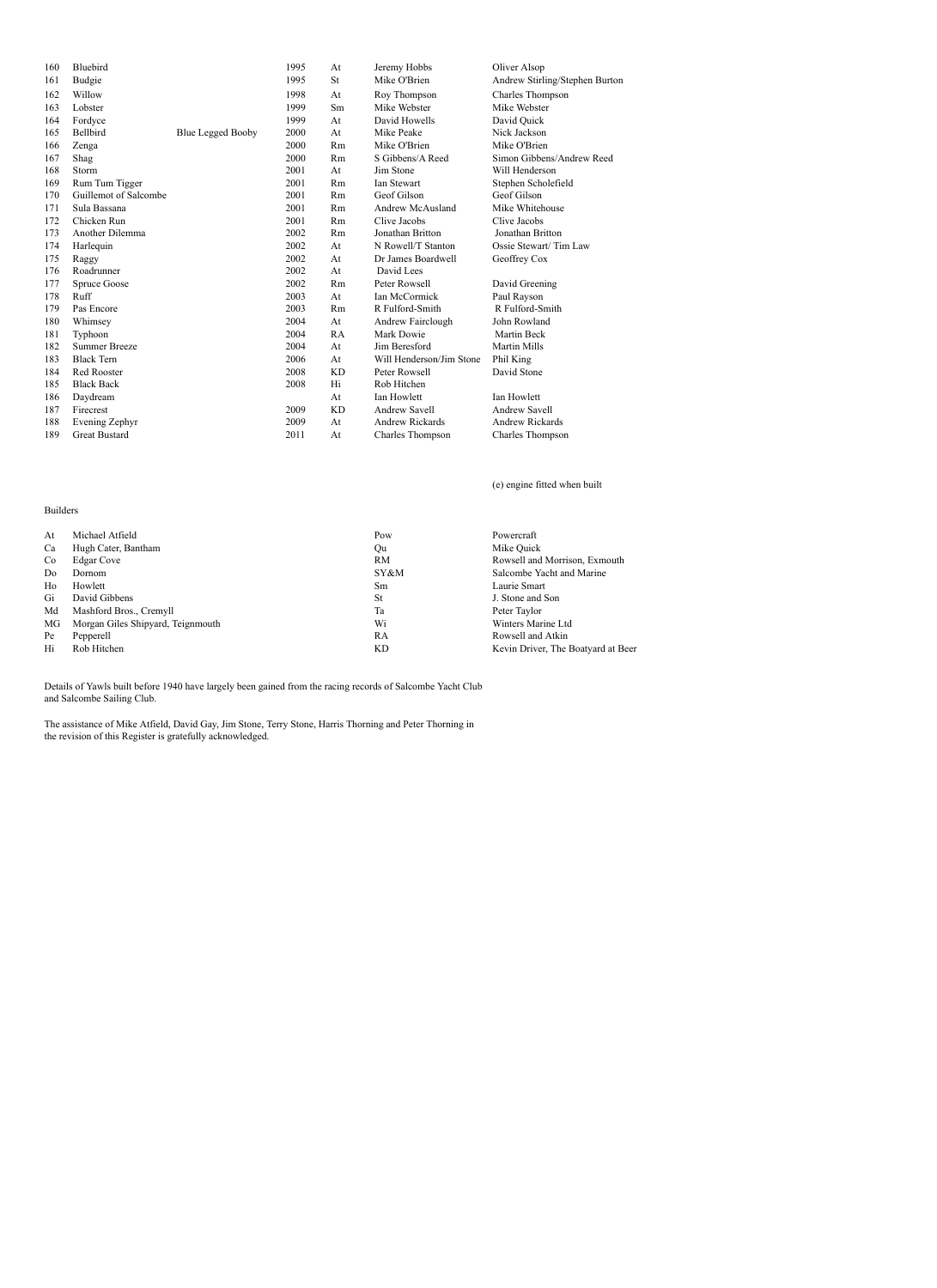| No  | Original              | Year | Bdr | Design   | <b>First Owner</b>         | <b>Present Owner</b><br>or Fate |
|-----|-----------------------|------|-----|----------|----------------------------|---------------------------------|
| 141 | Nuffin                | 1988 | Gi  | Mor      | John Woodward              | John Woodward                   |
| 142 | Arctic Skua           | 1988 | At  | At/Hitch | <b>Bill Hitchen</b>        | James Handley                   |
| 143 | <b>Silver Girl</b>    | 1989 | St  | St       | J. Smithers                | Will Godfrey                    |
| 144 | Cormorant             | 1989 | At  | At/Als   | Jon Alsop                  | Michael Boyd                    |
| 145 | Rewster               | 1989 | Gi  | Mor      | J. Squire                  | Malcolm Squire                  |
| 146 | Juliette              | 1990 | At  | At/Als   | Andrew Thompson            | Peter Roper                     |
| 147 | Artful Dodger         | 1990 | At  | At/Als   | D. Pennell                 | Mr. J. Allen                    |
| 148 | Mallard               | 1990 | At  | Mor      | M. Honey                   | Hamish McPhie                   |
| 149 | Not Built             | ÷,   | ÷.  |          |                            |                                 |
| 150 | L'Eagle               | 1991 | St  | St       | Alec Stone                 | Trevor Boardwell                |
| 151 | Quest                 | 1991 | At  | Mor      | <b>Richard Hughes</b>      | Charles Trevelyan               |
| 152 | Lily Maud             | 1992 | St  | St       | Ian McCormick              | Mr. D. Tucker                   |
| 153 | Egretta Garzetta      | 1992 | At  | Mor      | Peter Thorning             | Peter Thorning                  |
| 154 | Olive Branch          | 1992 | Rm  | Mor      | Graham Pike                | Graham Pike                     |
| 155 | Halcyon               | 1992 | St  | St       | Jane Brown                 | G. Rigby/R Louth                |
| 156 | Cinquante             | 1992 | Gi  | Mor      | Graham Murrell             | Dave Gibbens                    |
| 157 | Tease                 | 1994 | Gi  | Mor      | David Greening             | Mr. P. Ellis                    |
| 158 | Cinquante Encore      | 1994 | Gi  | Mor      | Graham Murrell             | Graham Murrell                  |
| 159 | Astraea               | 1994 | At  | Mor      | Tim & Jane Bass            | Tim & Jane Bass                 |
| 160 | Bluebird              | 1995 | At  | Mor      | Jeremy Hobbs               | Jon Alsop                       |
| 161 | Budgie                | 1995 | St  | St       | Mike O'Brien               |                                 |
| 162 | Willow                | 1998 | At  | Mor      | Roy Thompson               | Roy Thompson                    |
| 163 | Lobster               | 1999 | Sm  | Mor      | Mike Webster               | Mike Webster                    |
| 164 | Fordyce               | 1999 | At  | Mor      | David Howells              | David Howells                   |
| 165 | Bellbird              | 2000 | At  | Mor      | Mike Peake                 |                                 |
| 166 | Xanga                 | 2000 | Rm  | Mor      | Mike O'Brien               |                                 |
| 167 | Shag                  | 2000 | Rm  | Mor      | Simon Gibbens/Andrew Reed  |                                 |
| 168 | Storm                 | 2001 | At  | How      | Jim Stone                  |                                 |
| 169 | Rum Tum Tigger        | 2001 | Rm  | Mor      | <b>Ian Stewart</b>         |                                 |
| 170 | Guillemot of Salcombe | 2001 | Rm  | Mor      | Geoff Gilson               |                                 |
| 171 | Sula Bassani          | 2001 | Rm  | Mor      |                            |                                 |
| 172 | Chicken Run           | 2001 | Rm  | Mor      | Clive Jacobs               |                                 |
| 173 | Another Dilemma       | 2002 | Rm  | Mor      | Mr J Britton               |                                 |
| 174 | Harlequin             | 2002 | At  | How      | Nick Rowell/Trevor Stanton |                                 |
| 175 | Raggy                 | 2002 | At  | How      | Dr J Boardwell             |                                 |
| 176 | Roadrunner            | 2002 | At  | Mor      | Mrs J Lees                 |                                 |
| 177 | Spruce Goose          | 2002 | Rm  | Mor      | Mr P Rowsell               |                                 |
| 178 | Ruff                  | 2003 | At  | How      | Mr I McCormick             |                                 |
| 179 | Pas Encore            | 2003 | Rm  | Mor      | Mr R Fulford-Smith         |                                 |
| 180 | Whimsey               | 2004 | At  | Mor      | Mr A Fairclough            |                                 |
| 181 | Typhoon               | 2004 | At  | Mor      | Mark Dowie                 |                                 |
| 182 | <b>Summer Breeze</b>  | 2004 | At  | Mor      | Mr J Beresford             |                                 |
|     |                       |      |     |          |                            |                                 |

Builders [ (e) = engine fitted when built ]

| At | Michael Atfield                   | Pow           | Powercraft                    |
|----|-----------------------------------|---------------|-------------------------------|
| Ca | Hugh Cater, Bantham               | Qu            | Mike Ouick                    |
| Co | Edgar Cove                        | RM            | Rowsell and Morrison, Exmouth |
| Do | Dornom                            | SY&M          | Salcombe Yacht and Marine     |
| Ho | Howlett                           | <sub>Sm</sub> | Laurie Smart                  |
| Gi | David Gibbens                     | St            | J. Stone and Son              |
| Md | Mashford Bros., Cremyll           | Ta            | Peter Taylor                  |
| MG | Morgan Giles Shipyard, Teignmouth | Wi            | Winters Marine Ltd            |
| Pe | Pepperell                         |               |                               |

Details of Yawls built before 1940 have largely been gained from the racing records of Salcombe Yacht Club